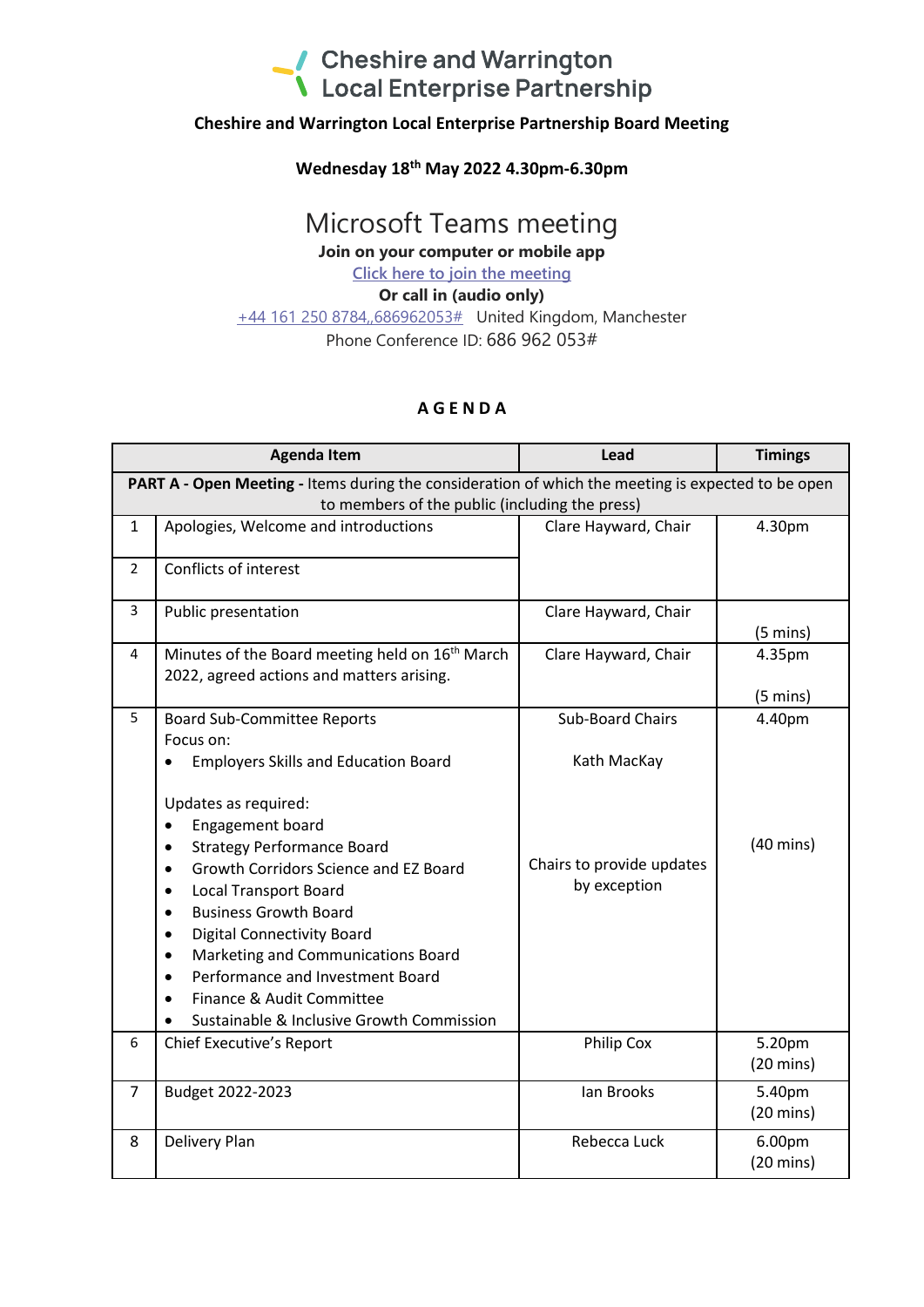# Cheshire and Warrington<br>
Local Enterprise Partnership

|                                                                                                        | <b>AOB</b>                                | All | 6.20 <sub>pm</sub>  |  |
|--------------------------------------------------------------------------------------------------------|-------------------------------------------|-----|---------------------|--|
|                                                                                                        |                                           |     | $(10 \text{ mins})$ |  |
| <b>PART B – Closed Meeting – Items during the consideration of which the meeting is expected to be</b> |                                           |     |                     |  |
| closed to members of the public (including the press)                                                  |                                           |     |                     |  |
| 10                                                                                                     | N/A                                       |     |                     |  |
|                                                                                                        |                                           |     |                     |  |
| 11                                                                                                     | Date and time of next meetings:           |     |                     |  |
|                                                                                                        |                                           |     |                     |  |
|                                                                                                        | 15 <sup>th</sup> June 2022, 4:30pm-6:30pm |     |                     |  |
|                                                                                                        | 13th July 2022, 4:30pm-6:30pm             |     |                     |  |
|                                                                                                        |                                           |     |                     |  |